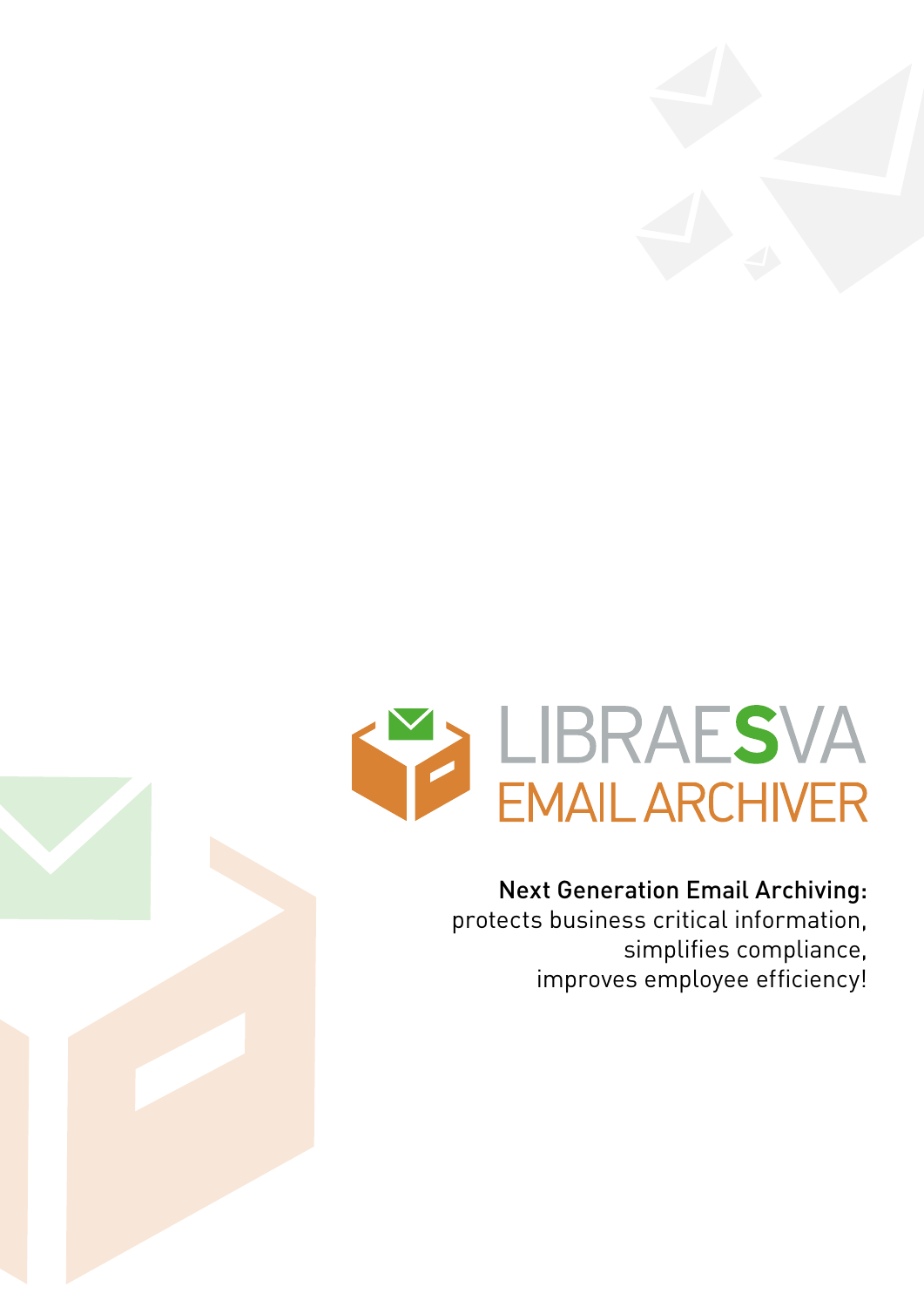Libraesva Email Archiver is a powerful and simple solution for email Governance, Risk and Compliance. Libraesva Email Archiver provides rapid e-Discovery WITH INSTANT FULL-TEXT SEARCH.



Native Office 365 **INTEGRATION** 

## Why should you archive your emails WITH LIBRAESUA EMAIL ARCHIVER?

A real defense **AGAINST** DATA LOSS!

#### KEY FEATURES & BENEFITS

- $\vee$ 02 Up and running in minutes guided by user-friendly wizards No customer lock-in, data is stored in open formats. No need for proprietary software to export your email archive
- $8^{\prime}$ Email import from SMTP Journaling, Exchange, Office365, POP3, IMAP, PST, eml archives
- 14 Multiple storage support: local, lan, cloud object storage
- 85 Folder replication: maintains the folder structure of your mailbox
- 12 h Enhance mail server efficiency and boost employee productivity: can offload your mail server and provide instant search results
- $V/$ End-user features through native Outlook plug-in and/or responsive web interface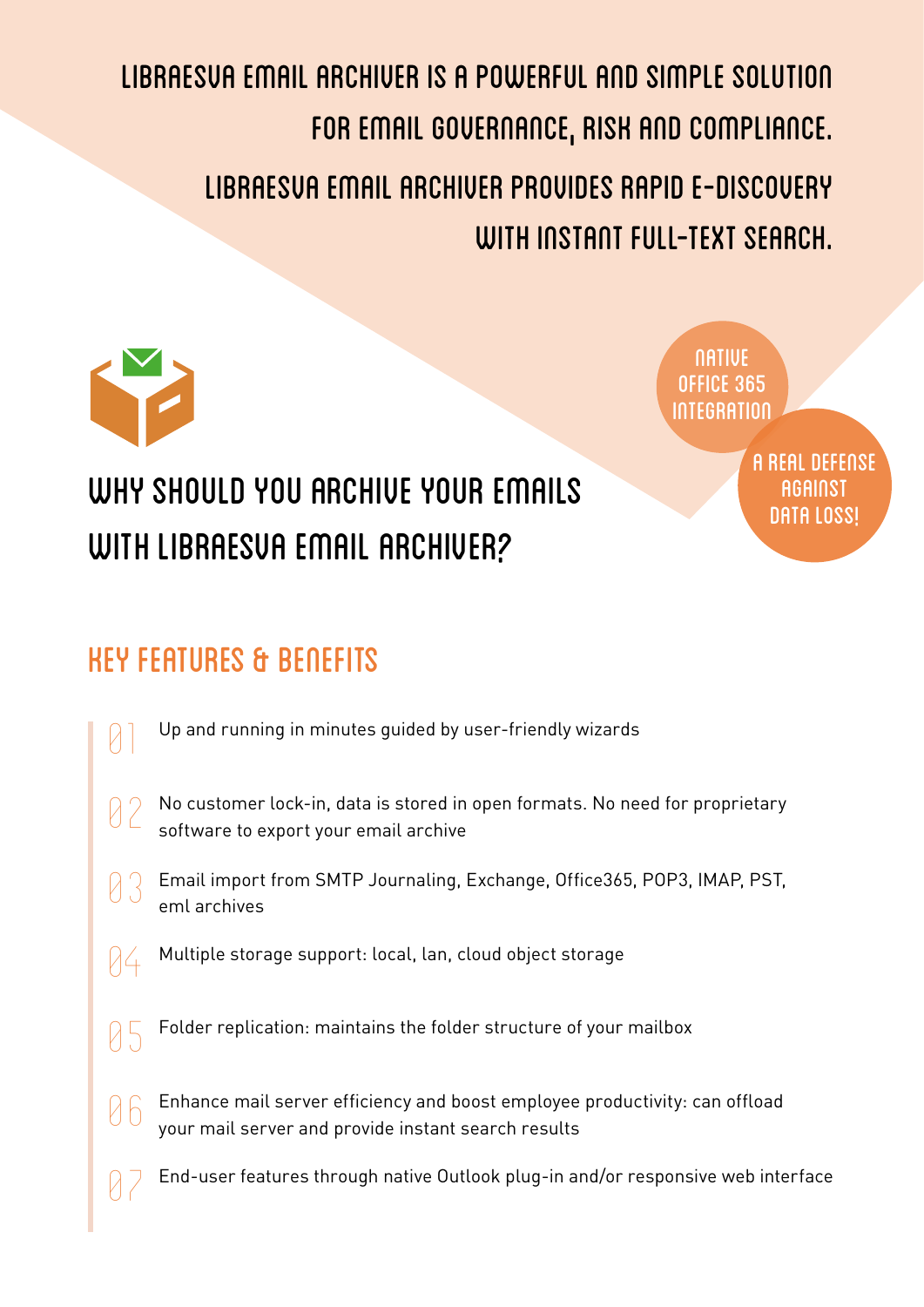### How does Libraesva Email Archiver work?

- Virtual appliance, available on-premise or in the cloud ×.
- Import email from any mail server and from existing archives
- Secure and redundant storage: encryption and anti-tampering e-Discovery, legal hold, custom archiving and retention rules

#### REGULATORY COMPLIANCE



#### ISP/MSP READY

- Natively multi-tenant 01
- A complete API enables full integration with any environment 02